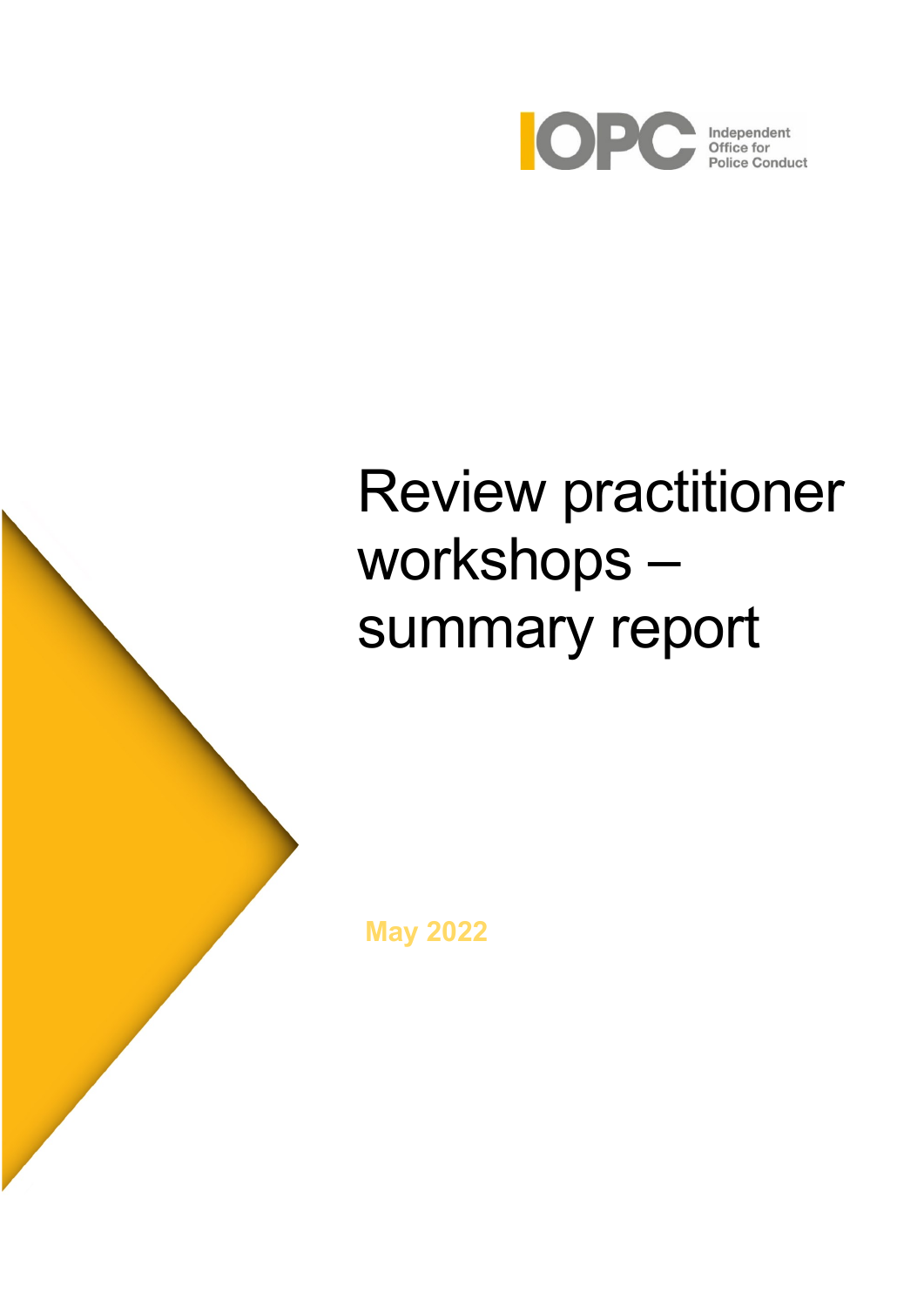# **Contents**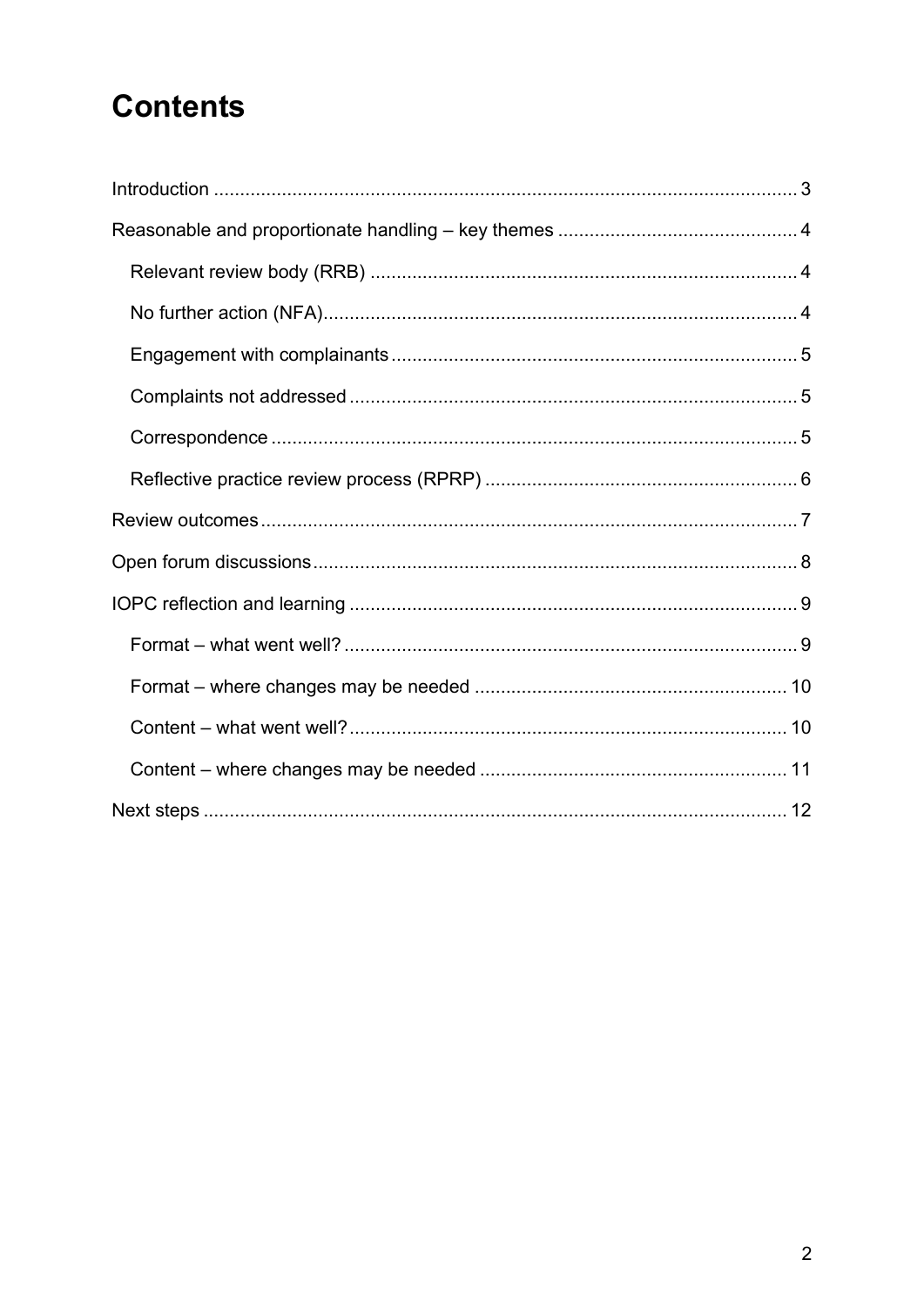# <span id="page-2-0"></span>**Introduction**

The IOPC and local policing bodies (LPBs) have oversight of the police complaints system. We are committed to working together to support an effective and consistent national and local review and oversight functions.

In 2020 we piloted workshops with LPBs to share learning and ideas with peer review practitioners. We ran further workshops in October and November 2021 following the success of the pilot and the positive feedback we received. The aim of these subsequent workshops was to help share learning and identify whether future planned sessions would continue to be of benefit to the local policing bodies.

Based on the survey feedback we received in 2020, we changed the workshops to allow for an open forum discussion where several questions were put forward by the LPBs for discussion with their peers.

In the 2021 workshops we mainly focused on reasonable and proportionate handling and the outcomes available to review handlers. We selected these topics from a combination of data analysis and insights from our experience of the new complaints system.

5

workshops were held, involving 43 LPBs. The LPBs for the most similar forces were grouped together.

64

people attended the workshops, mostly from LPBs, plus review practitioners from three non-Home Office police authorities and Home Office representatives.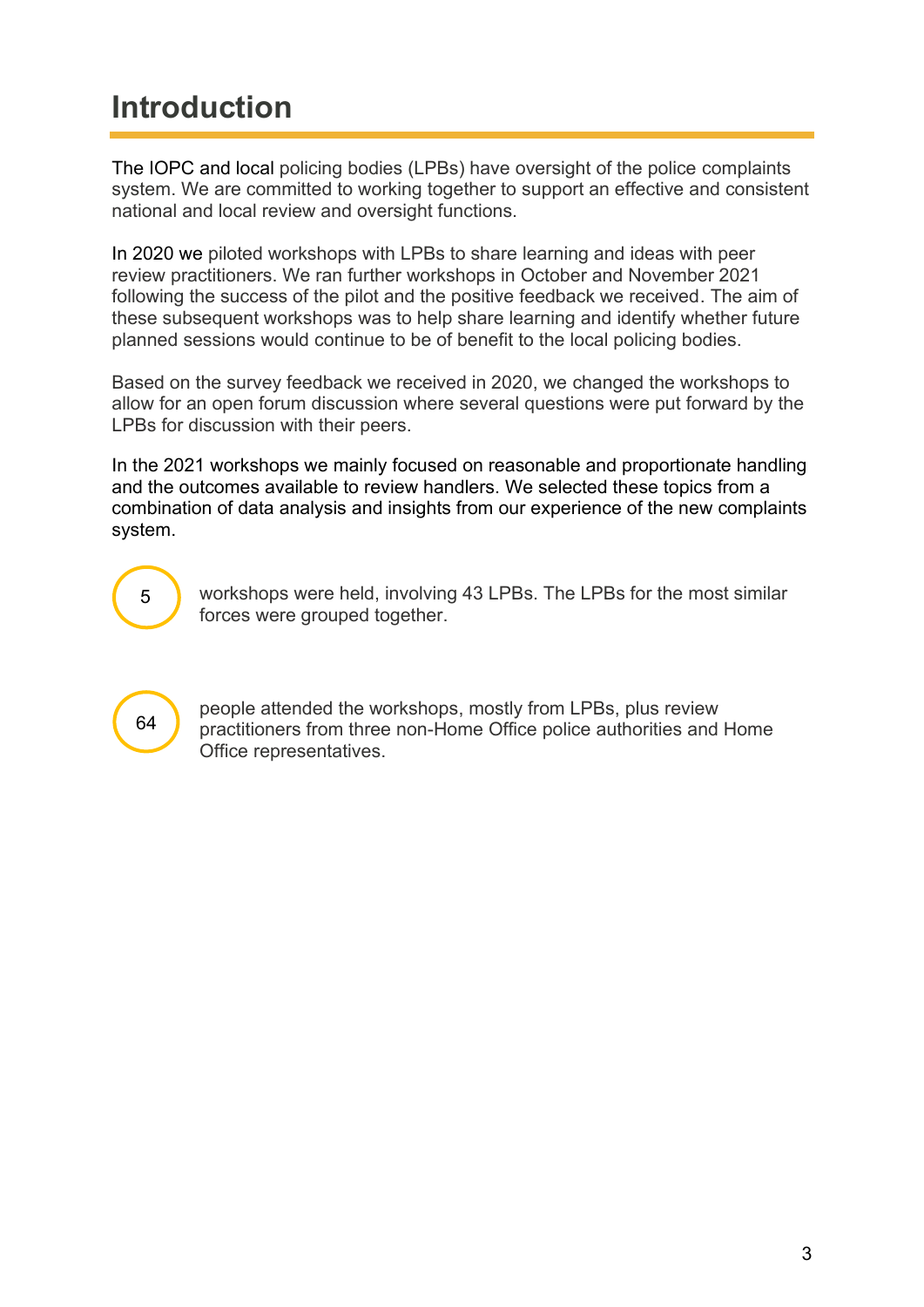### <span id="page-3-1"></span><span id="page-3-0"></span>Relevant review body (RRB)

- Forces are making inconsistent or inaccurate assessments of when the IOPC is the RRB. They are assessing the merit of complaints or taking actions which then prejudice the RRB decision.
- There are indications that that the turnover of complaint handling staff affects the quality of decisions made.
- On a positive note, the discussions indicated overall that LPBs either do have good professional relationships with their forces and are confident in challenging RRB assessments or are now more confident to assess force decisions critically.



*LPB - "We have forwarded 18 cases, that have come to us, to the IOPC; this [incorrect RRB assessment] crops up time and time again. Sometimes other than by investigations are not for the LPB".*

*Home Office - "It is important that forces are getting this [RRB assessment] right for public confidence and that serious complaints are getting a right of review to the IOPC. So, thank you to all LPBs who are pushing to the IOPC any matters that meet the test ".*

# <span id="page-3-2"></span>No further action (NFA)

During both the presentation and case summaries, discussions between LPBs reaffirmed that no further action was being used incorrectly on a consistent basis. The reasons for this included, but were not limited to:

- Providing an explanation for taking no further action when in fact the force has addressed the complaint and can decide whether the service level is acceptable or not.
- Complaints handled outside Schedule 3 of the Police Reform Act 2002, were NFA'd if they went on to be recorded. This is instead of reviewing what enquiries have been undertaken, whether any further enquiries are needed, and deciding whether the service level is acceptable in the absence of further enquiries.
- There are varying levels of experience between the LPB review handlers, resulting in some having more awareness of the inappropriate use of NFAs than their counterparts.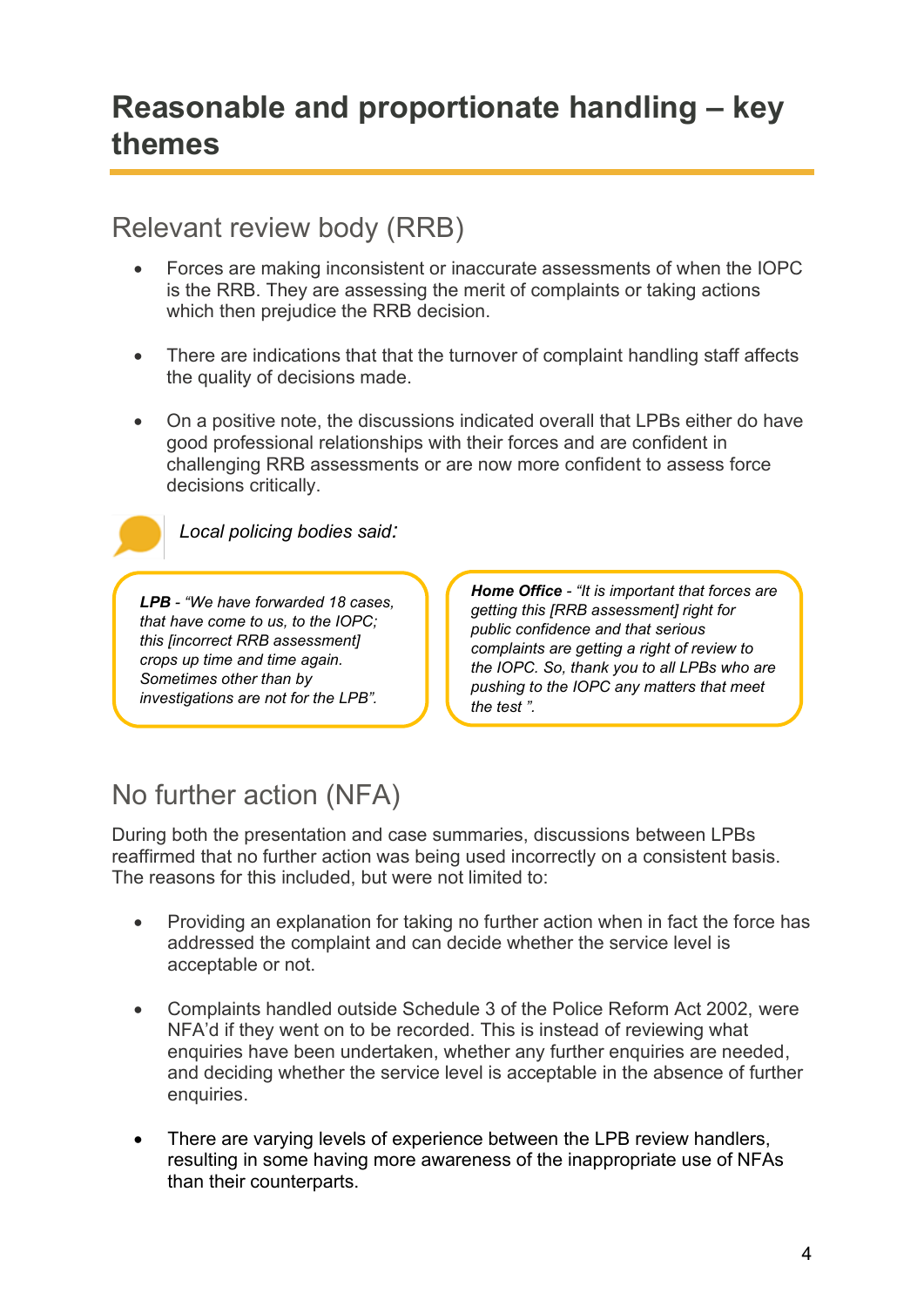## <span id="page-4-0"></span>Engagement with complainants

• Attendees gave insights into the value of good, auditable contact with complainants. Attendees told us that the lack of engagement with complainants, or evidence of it affected their review decisions.

### <span id="page-4-1"></span>Complaints not addressed

The first of the two case summaries focused on reasonable and proportionate handling and was explored in two of the five workshops. The complaint included an allegation that the complainant had not been updated properly during an investigation and alleged this was because the complainant was male.

• LPBs were confident in identifying that not all of the allegations had been addressed as part of the complaint handling and that the allegation of discrimination needed further investigation. Consideration was given to how much action a review handler can take in their role, bearing in mind they are not a complaint handler.

### <span id="page-4-2"></span>**Correspondence**

Although the quality of outcome letters was not necessarily a reason for upholding a complaint, concern was expressed in some of the workshops. Examples included, but were not limited to:

#### **POOR QUALITY OF OUTCOME LETTERS**



**Tone and the wording of outcome letters** - for example where there is an indication of bias or the wording is accusatory when it is not relevant or appropriate.

**Lack of attention to detail** - for example where a name is continually misspelt in correspondence or where a deceased relative's relationship is referred to incorrectly.

**Lack of information** - where more information would have been useful to share even if it was not necessary for the complainant to understand the outcome.

The LPBs had different views about whether they would provide the missing information on reviews they upheld because the lack of information made it difficult for the complainant to understand.

Concern was also raised that a complainant may not be happy with the information provided by the reviewer. For this reason, and for concerns about the possible risk of disclosing information that shouldn't be shared, some said they would return the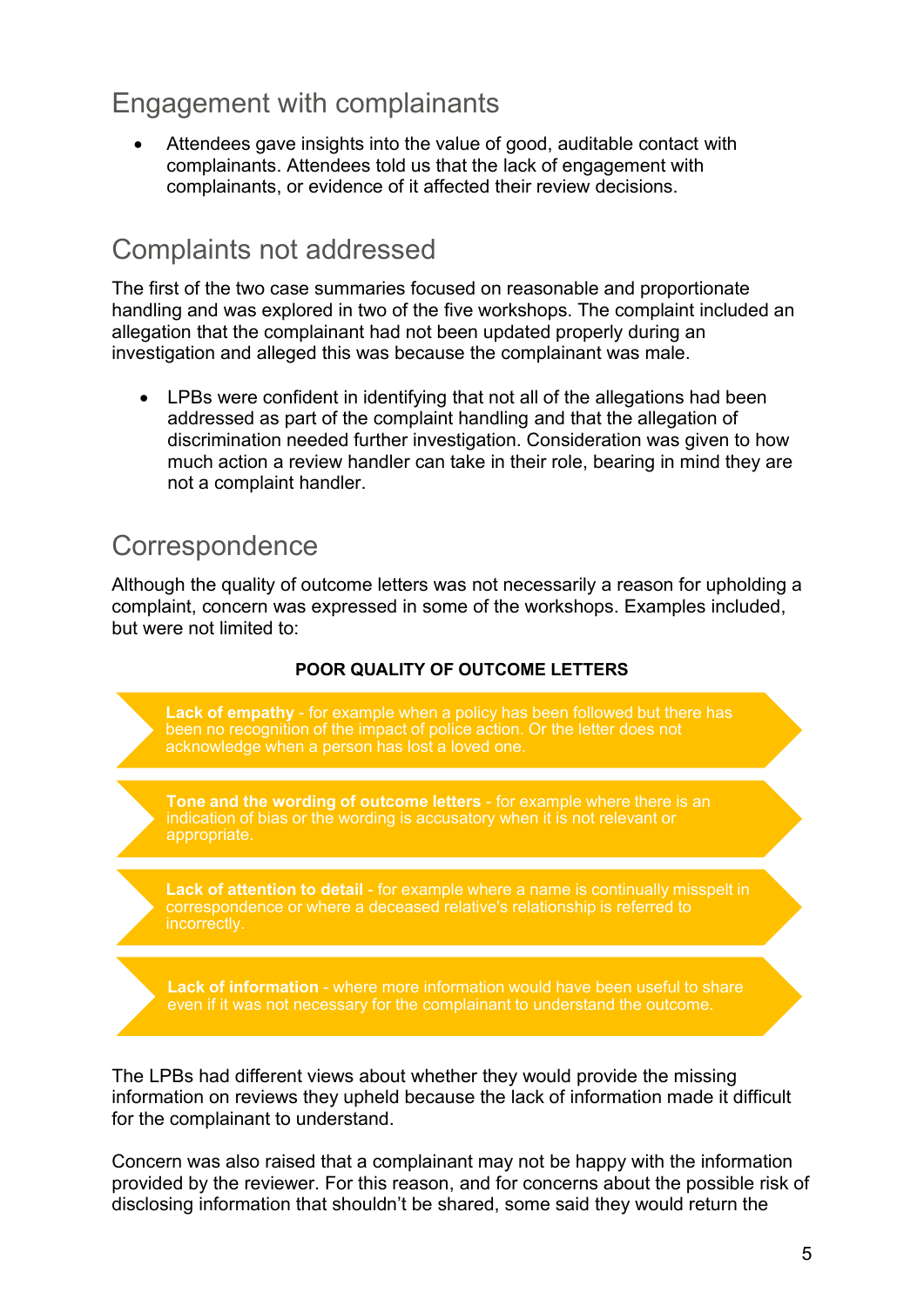case back and recommend the force carry out a risk assessment and provide the information.

The IOPC recommends that where possible, and with the appropriate risk assessment, the review handler will provide the missing information. This is especially true if the only reason the outcome is not reasonable and proportionate is that lack of information was provided to the complainant. In these circumstances the review would be upheld but as we have provided the information ourselves and we are not making any further recommendations for remedies or investigation, no additional action needs to be taken by the force. These principles are explained in sections 18.36 and 18.37 in the IOPC [Statutory Guidance.](https://www.policeconduct.gov.uk/sites/default/files/Documents/statutoryguidance/2020_statutory_guidance_english.pdf)

## <span id="page-5-0"></span>Reflective practice review process (RPRP)

Attendees in some of the workshops suggested that they did not use the term 'RPRP' in their outcome letters as they felt this would be confusing for members of the public. However, the IOPC felt it would be beneficial to include the formal term to avoid ambiguity, ensuring the letter goes on to explain the term to the complainant. This discussion point has been addressed within the FAQ document, published as a by-product of the workshops.



*Good practice* - One force, referring to reflective practice techniques as a proposed outcome, was not providing enough detail about what reflective practice meant. With input from the LPB, an advisory document has since been created which explains the process of reflective practice to the complainant and this is sent out with outcome letters. In cases where the explanation has been provided the force have not received any challenges or review submissions.



*Good practice* - Another LPB automatically requests to see any reflective practice handling as part of their request for background papers when considering a review. They are aware their force uses an 'RPRP' form, and requesting a copy enables them to provide more information to the complainant when addressing the review.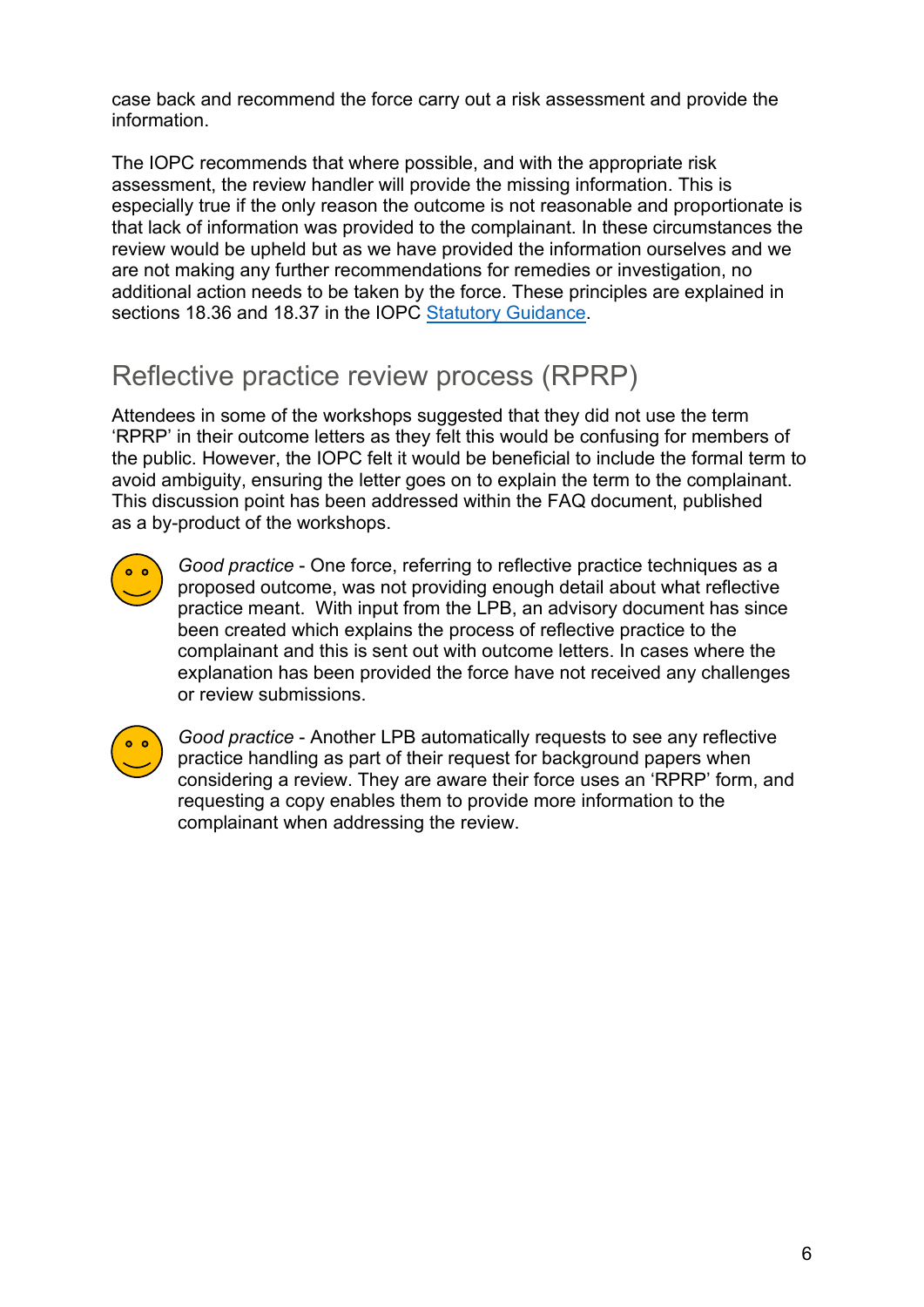# <span id="page-6-0"></span>**Review outcomes**

#### Recommendation options

LPBs in general had a good grasp of when reviews should be upheld and when the issues are more related to their oversight responsibilities. This included understanding that recommendations can only be made if the review is upheld.

The brief case summaries used for the workshops created space for attendees to reach common overall decisions to uphold the review in the scenario provided, while suggesting different ways to progress the complaints.

Those who favoured recommending an investigation suggested this would give the complainant the opportunity to have their complaint looked into properly. Those who favoured a remedy felt that no further lines of enquiry were available and suggested that a remedy under paragraph 28ZA could resolve the complainant's dissatisfaction. Therefore, the workshops afforded an opportunity for different plausible outcomes to be evaluated and discussed amongst peers.

*Local Policing Bodies said:* 

*"I found it extremely useful to hear from other review officers as to how they might consider reviews – hearing other points of view enabled me to see the case studies from different perspectives which will aid in the future."*

*"[I] feel that there should have been more focus on in-depth case studies that formed discussion in the group."*



*Good practice* - Some LPBs suggested they would signpost complainants to other agencies if this was appropriate as part of their review handling.



*Good practice* - One LPB has upheld a number of reviews due to insufficient information being provided to the complainant, where it has affected their ability to understand the outcome of their complaint. In such cases, and if further recommendations are being made to the force, they include a recommendation for the force to apologise for the lack of clarity as well as recommending that the force provides the missing information. In all cases the force has acted on these recommendations.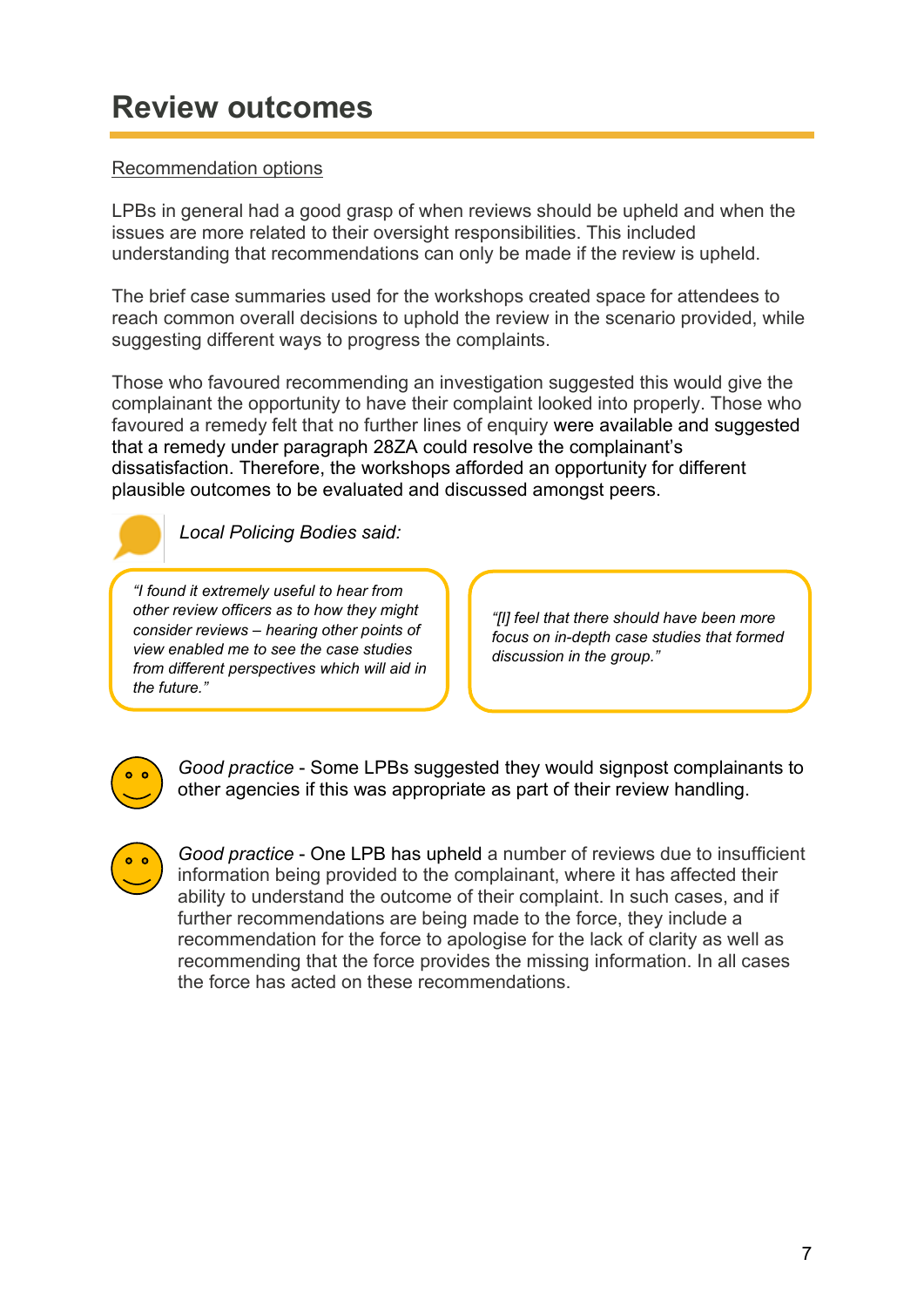#### <span id="page-7-0"></span>Key themes

The open-forum section of the workshops provided an opportunity for LPBs to put forward areas they wanted to discuss with peers.

- Handling correspondence from members of the public who remain dissatisfied with the outcome that has been provided. Discussions highlighted the importance of understanding that LPBs are often the 'end of the road' for members of the public who have submitted a complaint. Therefore communication between LPBs and complainants can be important in maintaining public confidence in policing, regardless of the review outcome being made.
- An LPB reported that they had invited a complainant, who had a mental health condition, into the office to help communication during their review handling. This was a positive experience for both the complainant and the LPB. It was acknowledged that inviting complainants into the office would not always be practicable, and that this should be handled on a case-by-case basis.
- LPBs appreciate the value of plain English when communicating with members of the public. They recognise that when responding to comebacks, after a decision has been made, their responses need to be proportionate and empathetic. But they should also avoid prolonging contact and repeat correspondence about a final decision to minimise the impact on limited LPB resources. Practice included LPBs responding to questions raised by complainants following a review outcome, but directing complainants to judicial review when the comeback solely challenged the decision made.
- Most LPBs reported receiving more reviews than predicted.

#### *Local Policing Bodies said:*

*"I have a review…which involves a lady who has been involved with the force for 25 years. [She] has mental health issues and there are multiple agencies involved in her care. I need to seriously consider, if the review is going to be upheld, how I communicate this message. So it is good to hear other review bodies have had people in, and how they do it, so I…found that really useful."*

*An LPB reported that (where applicable) they ask complainants to complete a form when submitting a review which clearly outlines the purpose of a review and the individual's expected outcomes. The LPB reported that the use of this form has helped to manage complainants' expectations at the beginning of the review process.*

*"I found it very useful from the point that, for those of us in OPCCs with just one person conducting reviews, it is the only way that Review Managers get the chance to discuss their practices with other people performing the same role."*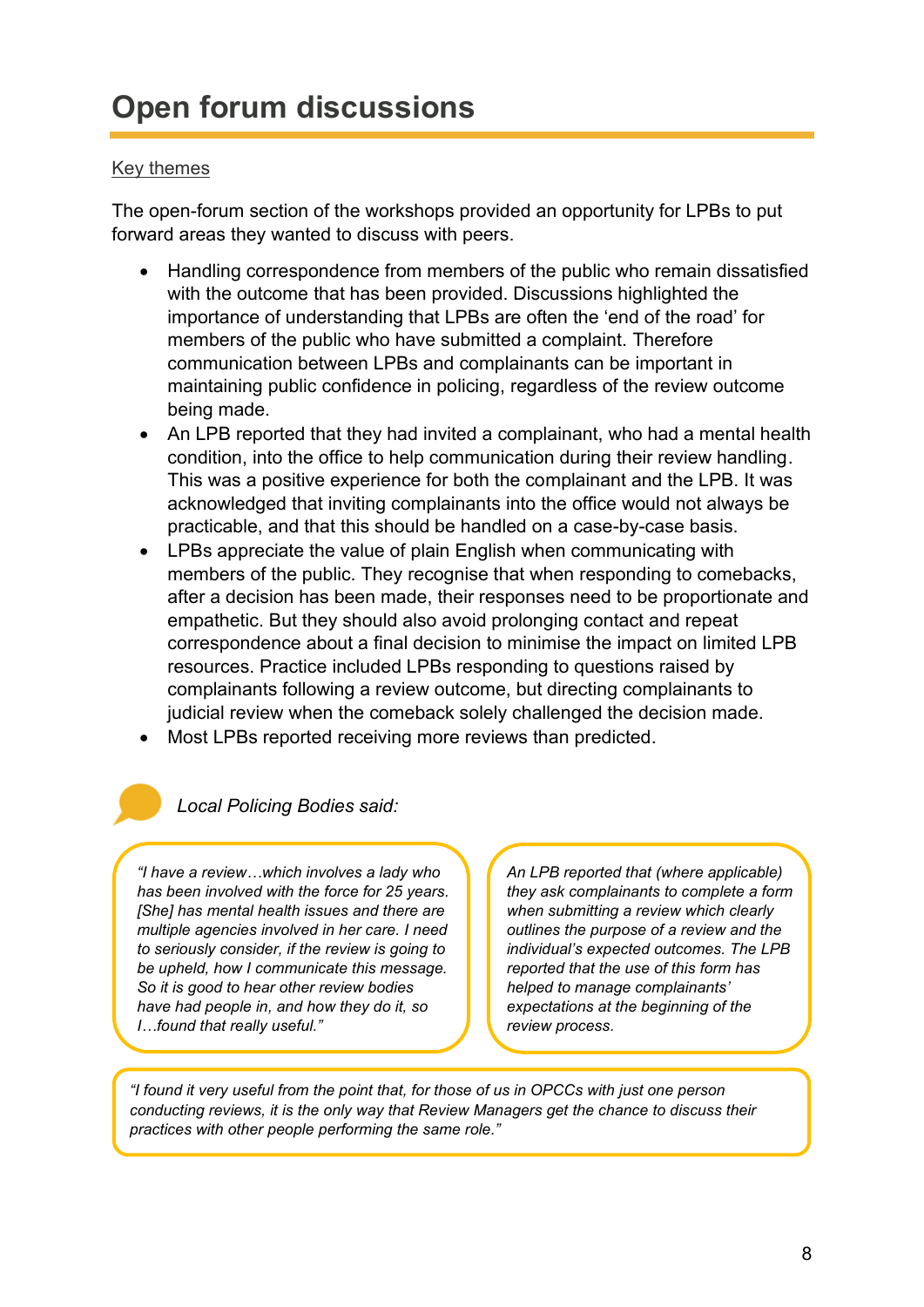# <span id="page-8-0"></span>**IOPC reflection and learning**

As our working relationship with LPBs continues to develop and evolve, and the issues that arise in complaint handling are likely to change, it is important we reflect on the format and content of the workshop sessions. This will help identify what has been successful and where changes may be needed.

A combination of feedback from our staff and from the external survey has provided valuable insight.

### <span id="page-8-1"></span>Format – what went well?

The feedback we have received has been very encouraging both in terms of the workshops LPBs attended but also looking forward to future events.

Respondents said:

- they were all likely to attend a future workshop,
- the majority believed the group sizes seemed to work well,
- the majority felt able to engage with the discussions and ask questions if needed
- the informal style of the workshops was well received
- most agreed the open forum discussion was a good addition to the workshop structure.



*Local Policing Bodies said:*

*"Very helpful workshop and particularly liked the ability to raise questions as the workshop progressed. Case studies were very helpful. Sharing views between practitioners was valuable. Liked the informal nature of the workshop."*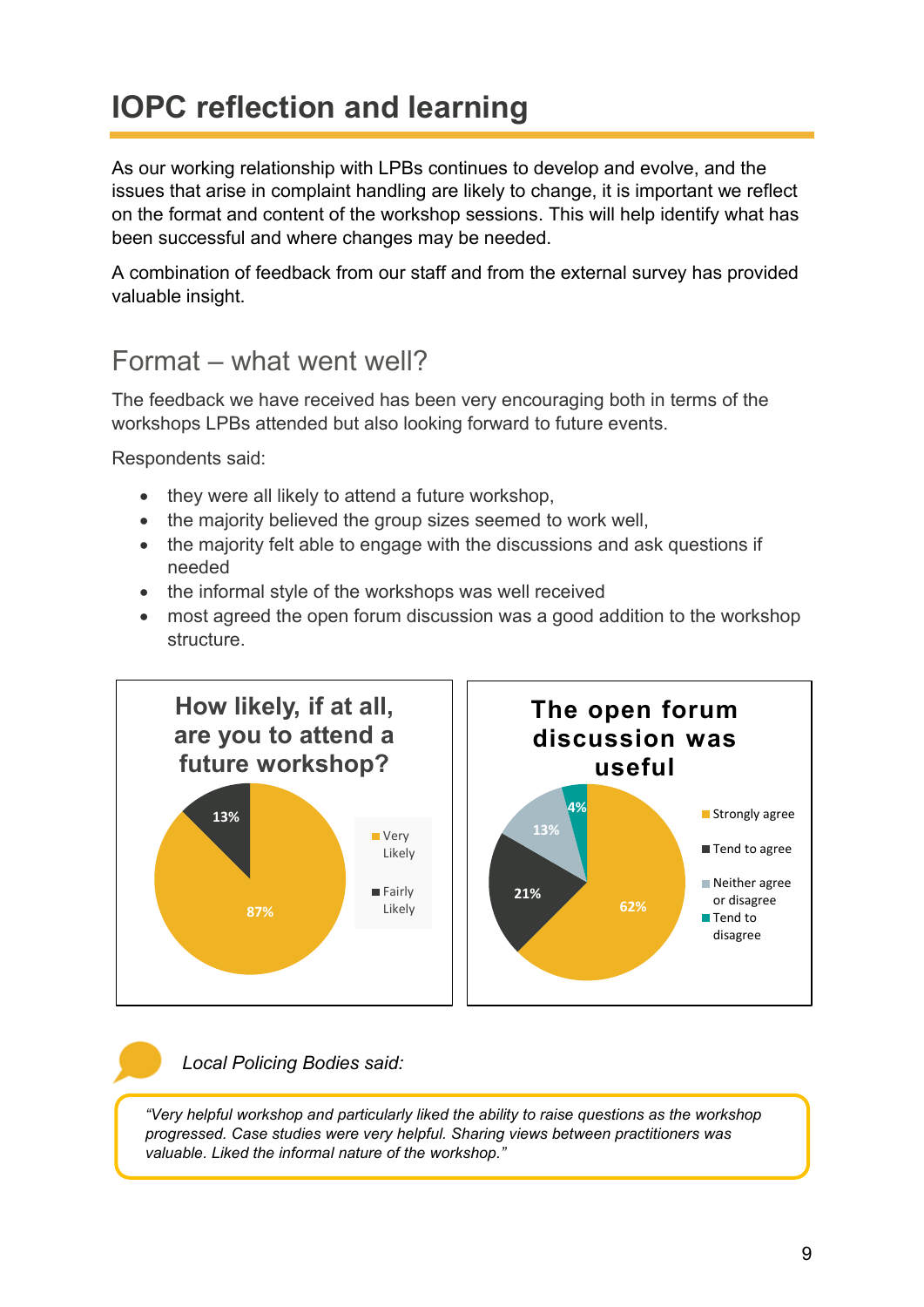# <span id="page-9-0"></span>Format – where changes may be needed

Whilst the open forum discussion was found to be useful some respondents wanted this section to be longer in duration, and this was reflected in the survey results. There was a desire for workshops to be longer and more frequent in future.

This was also reflected in respondents' views of the duration of the complete workshops. There was an appetite for practitioners to have the opportunity to discuss topics with their peers. Respondents also felt that the topic discussions themselves deserved more time.

It was also observed that we don't gauge an early indication of attendee's thoughts, feelings and/or knowledge of topics at the beginning of workshops and ask whether any learning has been taken away at the end of the session.



*Local Policing Bodies said:*

*"Thought that the workshop could have gone on for longer. Lots of really good points made by the group and would have welcomed an opportunity to carry on whilst appreciating that people have other commitments".*

*"The workshop was very effective (wish they were a bit more frequent!). Discussion among attendees was also very informative/insightful. If possible it would be great to allow for more discussion time for some of the scenarios presented as many of the attendees has lots of experience/ideas to share…"*

# <span id="page-9-1"></span>Content – what went well?

The topics for discussion were chosen based on a combination of intelligence and suggestions from the LPBs, generating interesting and useful conversations. This was reflected in the survey results when respondents were asked whether their understanding of the complaints system, reasonable and proportionate outcomes and review outcomes has improved as a result of attending one of the workshops.

The minority of respondents, who indicated their understanding had stayed the same, were due to the skills and experience they had already gained having worked in the police complaints arena for some time.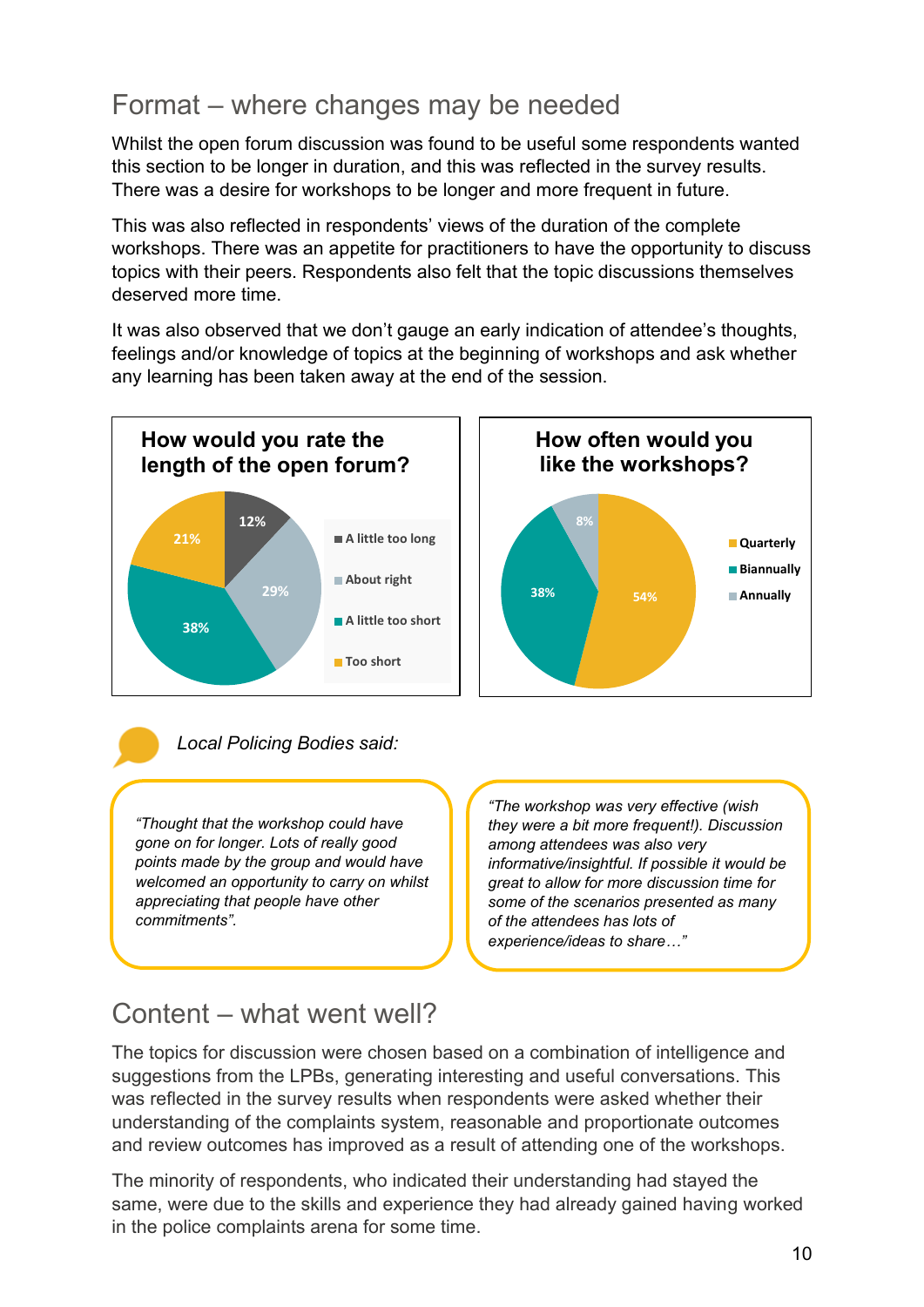The presentation and case summaries were found to be useful but constructive feedback was provided that indicated a demand for more complex cases to be discussed. This would represent the type of issues LPBs are finding themselves faced with more and more. The majority of LPBs agreed that it was important to have input into the topics that were chosen.





*Local Policing Bodies said:*

*"It was very useful to have the opportunity to discuss the topics with you and LPB colleagues. It is good to have an appreciation that LPBs perform the review body function very differently so it is helpful to share best practice and bring questions to the table".*

### <span id="page-10-0"></span>Content – where changes may be needed

We asked attendees whether the content of the workshops should continue to be a split by presentation, case summaries and open forum discussions or whether a less structured approach is favoured. There wasn't a significant majority for either option.

But there were clearly varying levels of experience within these sessions and tailoring them to suit the differing needs requires consideration. Without providing reminders of the key fundamentals, such as the grounds for a particular threshold test, it can be difficult for some attendees to participate in discussions.

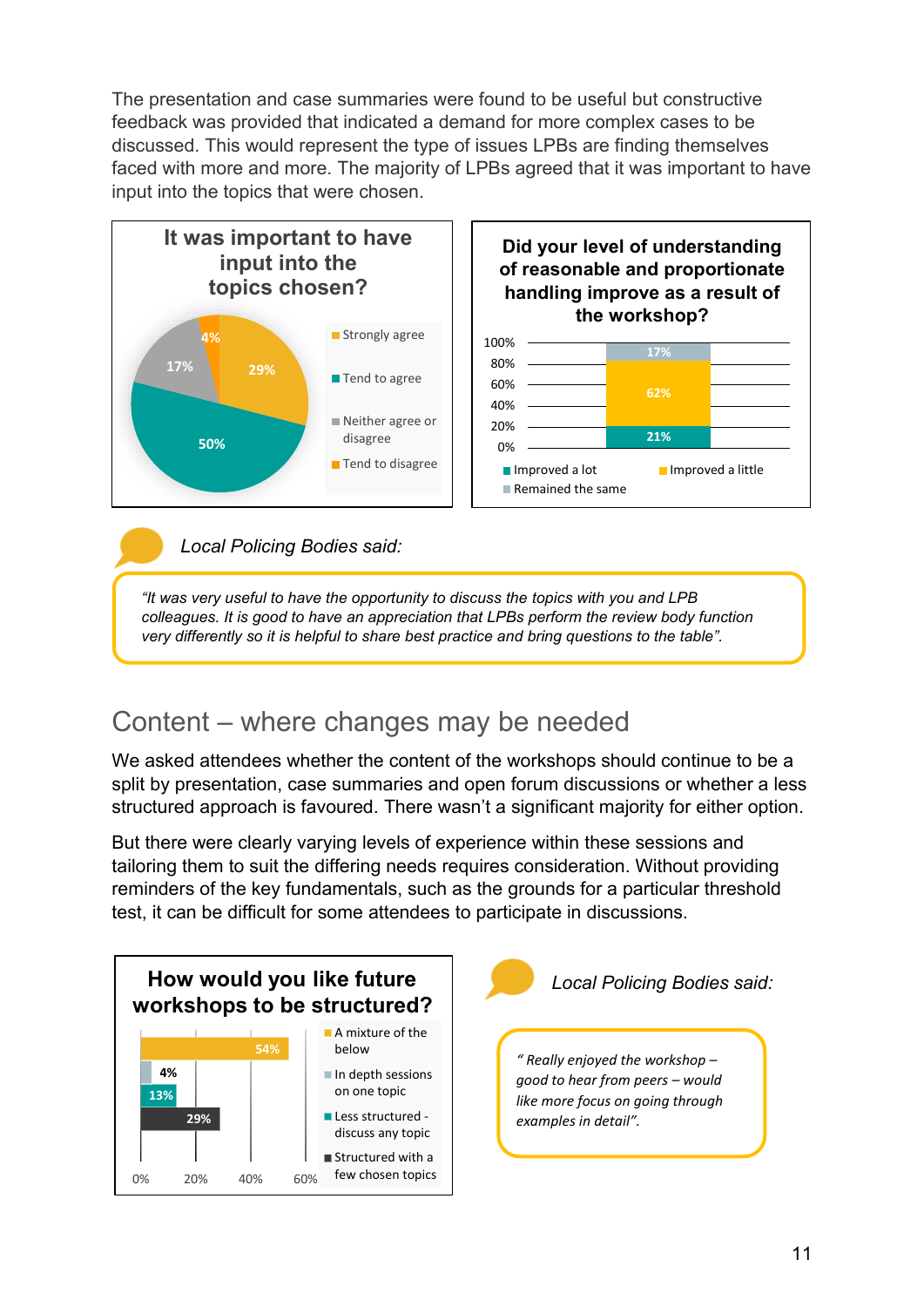# <span id="page-11-0"></span>**Next steps**

The findings of the workshops reflected local policing bodies benefitted from, and were keen to continue, interacting with the IOPC and their local policing peers. Having the opportunity to network and share good practice on review handling is invaluable and vital in bringing consistency to the review handling process. We will identify and make recommendations to the local policing bodies on how best to continue such engagement.

Workshops discussions identified there continues to be inconsistent or inaccurate assessments, by the forces, as to who the relevant review body should be. In addition to running complaint handler workshops to address this concern we will produce a document that provides an overview and highlights some of the most common assessments that need to be considered when deciding on the relevant review body and handling reviews.

We have also found local policing bodies were coming across similar reasons for upholding reviews as the IOPC. These included but were not limited to forces handling complaints by taking no further action when complaints could have been addressed, complaints not being addressed and a lack of initial contact with the complainant to understand more about the complaint. To start addressing these issues, we have led on a set of complaint handler workshops, issued guidance within our Oversight newsletter, where appropriate, and we will produce a frequently asked questions document that focuses on some of the questions that were more commonly asked and discussed in the workshops.

We will ensure that the learning identified in this report and both the 'Common questions' and 'Thresholds and considerations for review handling' documents are shared with all local policing bodies, appropriate authorities and IOPC review handlers to provide insight into the issues raised and improve consistency in both the complaint and review handling processes.